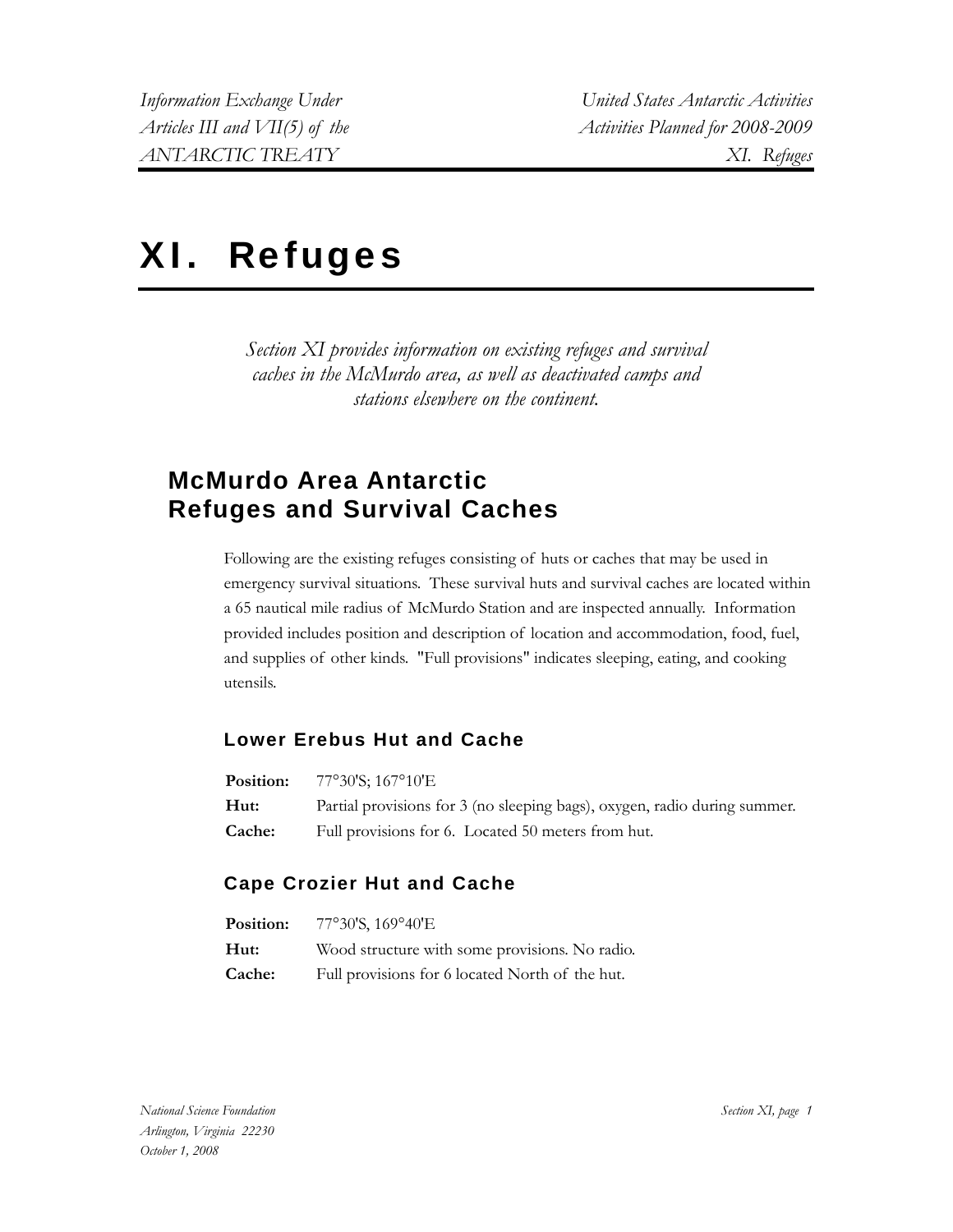#### **Cape Royds Hut**

|               | <b>Position:</b> 77°33'S, 166°08'E         |
|---------------|--------------------------------------------|
| Hut:          | RAC Tent – 12 x 16 ft / Summer Season Only |
| <b>Cache:</b> | No cache.                                  |

## **Lake Vida Cache**

| Position: | 77°23'S, 161°55'E                                           |
|-----------|-------------------------------------------------------------|
| Hut:      | Full provisions for 6, 30 man/days food. No radio.          |
| Cache:    | Located approximately 183m from lake on southwestern shore. |

## **Lake Bonney Hut and Cache**

| Position:     | 77°42'S, 162°27'E                                 |
|---------------|---------------------------------------------------|
| Hut:          | Jamesway structure with provisions. No radio      |
| <b>Cache:</b> | Located 30 meters from Jamesway structure uphill. |

#### **Lake Hoare Hut and Cache**

| Position: | 76°38'S, 162°57'E                           |
|-----------|---------------------------------------------|
| Hut:      | Wood structure with provisions. Sleeps 6.   |
| Cache:    | Located 30 meters from hut, food, no radio. |

#### **Lake Fryxell Hut and Cache**

| Position: | 77°36'S, 163°07'E                             |
|-----------|-----------------------------------------------|
| Hut:      | Jamesway structure with provisions. Sleeps 6. |
| Cache:    | Located 30 meters from hut, food, no radio.   |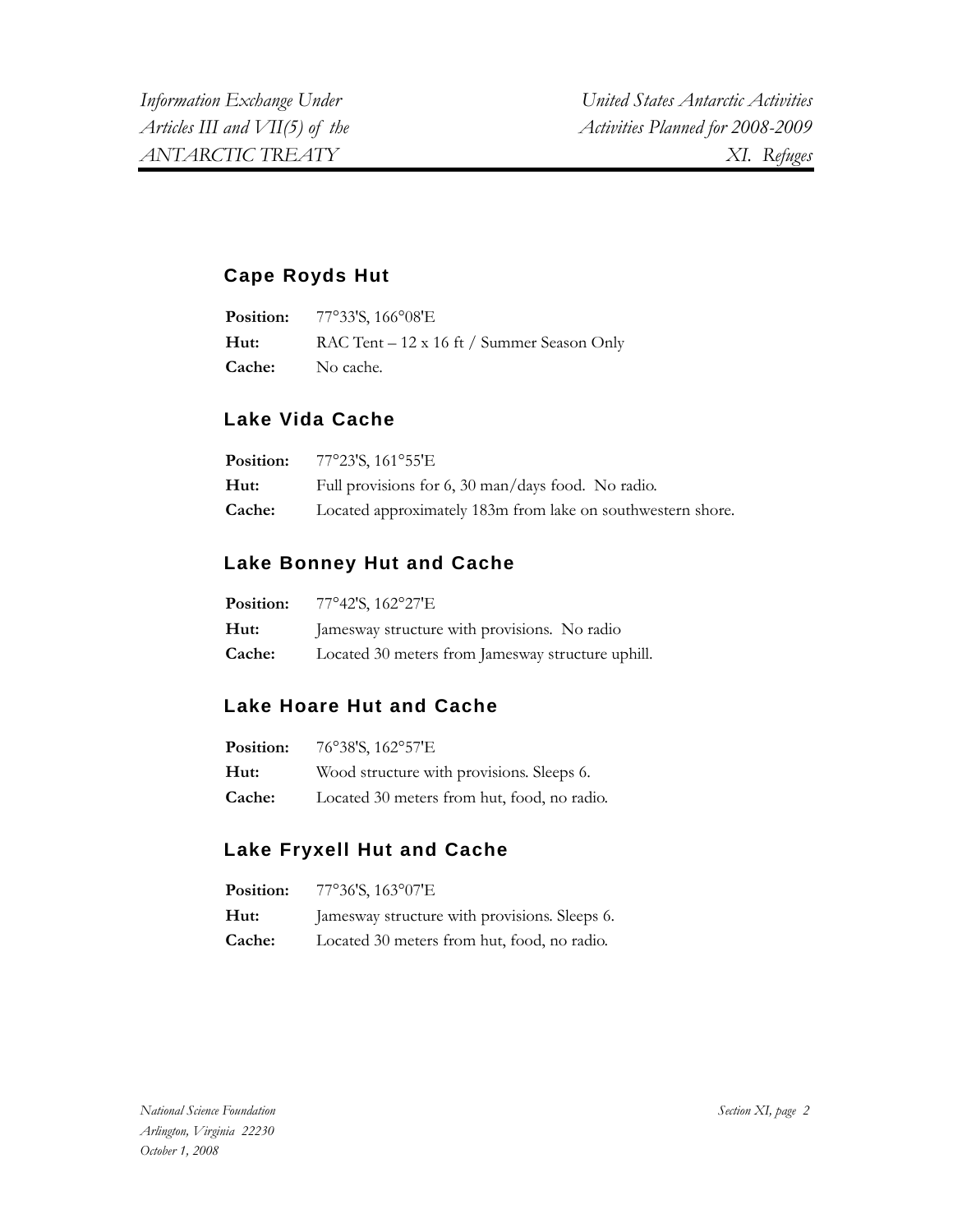#### **F6 Hut and Cache**

| <b>Position:</b> | 77°21'S, 163°09'E                                                     |
|------------------|-----------------------------------------------------------------------|
| Hut:             | Wood structure with provisions.                                       |
| <b>Cache:</b>    | Located 30 meters from hut, food to supply 6 people/10days, no radio. |

#### **New Harbor Hut and Cache**

| Position:     | 77°34'S, 163°31'E                             |
|---------------|-----------------------------------------------|
| Hut:          | Jamesway structure with provisions. Sleeps 6. |
| <b>Cache:</b> | Located 30 meters from hut, food, no radio.   |

## **Marble Point Camp**

|        | <b>Position:</b> $77^{\circ}25^{\prime}S$ , $163^{\circ}41^{\prime}E$ |  |
|--------|-----------------------------------------------------------------------|--|
| Hut:   | 2 wood structures with provisions, 1 GEN Shack, 1 Modular/Pre-fab     |  |
|        | building. Sleeps 10+ amongst the various structures.                  |  |
| Cache: | No cache.                                                             |  |

#### **Black Island Camp**

|                         | <b>Position:</b> 77°7.8'S, 166°09'E                             |
|-------------------------|-----------------------------------------------------------------|
| Hut:                    | 1 wood structure with provisions, 1 Modular/Pre-fab. Sleeps 10+ |
| <b>Cache:</b> No cache. |                                                                 |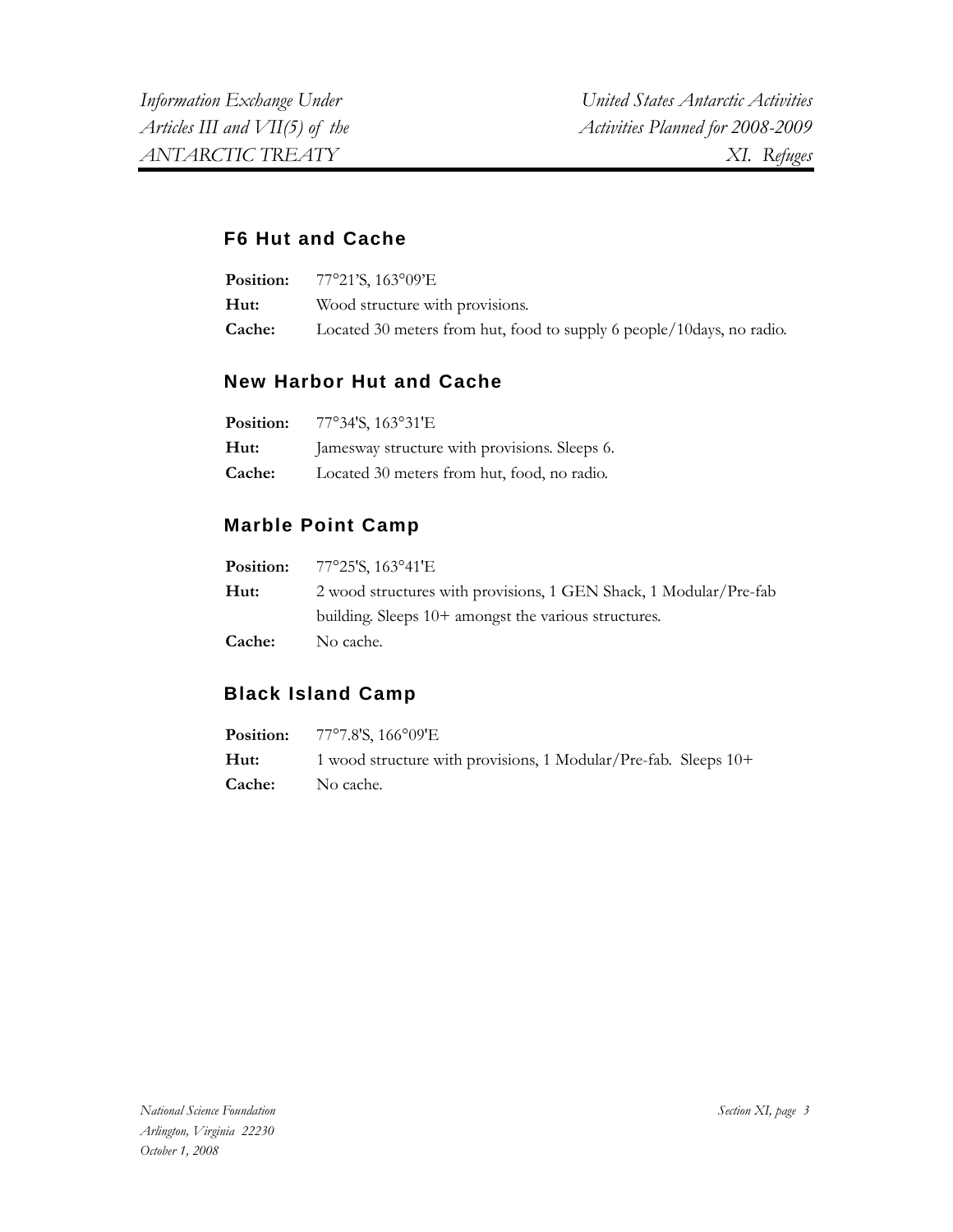# **McMurdo Supported Remote Locations**

## **Siple Dome Camp**

**Position:** 81°39'S, 149°04'E

Camp winterized at the end of the 2004-2005 season. Food, fuel, survival cache, and heavy equipment were staged on site for use during the 2004-2005 field season. Camp will be reoccupied from October 2005 to February 2006.

## **Byrd Surface Camp**

#### **Position:** 80°01'S, 119°32'E

Camp retrograde began January 2007. One Jamesway and one Generator Shack were left standing. Food, fuel, survival equipment are on site. Complete camp retrograde planned for the 2007-08 season depending on Fixed-Wing flight schedule.

#### **WAIS Divide Camp**

**Position:** 79°28.08' S, 112°5.16'W

Camp active in the 2007-2008 season.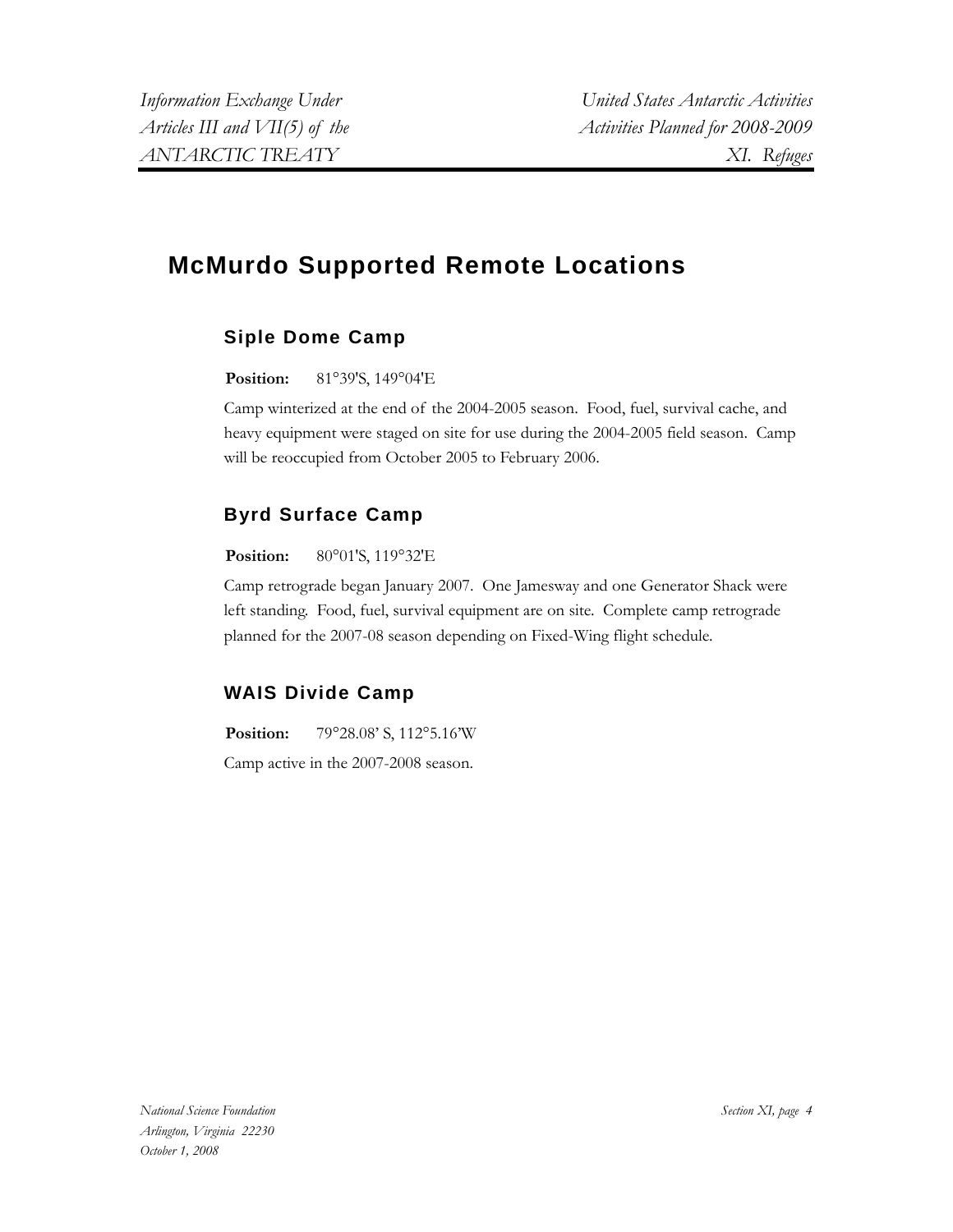# **Deactivated USAP Stations and Camps**

Data on unoccupied United States facilities in Antarctica is listed here although such facilities are not considered usable as refuges. Some are so deeply buried in snow as to make them inaccessible, while others are difficult to locate. Information provided: (1) position and description of location; (2) dates established and deactivated or last visited; and (3) estimate of available accommodation, food, fuel, and supplies of other kinds.

#### **Byrd Aurora Substation**

| Position:           | 79°26'S, 188°4'W, approximately 64km from present Byrd      |
|---------------------|-------------------------------------------------------------|
|                     | Station.                                                    |
| Dates of Operation: | March 1963 - October 1963                                   |
| Description:        | Prefabricated shelter, 16 man/months food and supplies, and |
|                     | 9,464 liters of diesel fuel                                 |

#### **Camp Neptune**

| Position:           | 83°31'S, 57°15'W, Neptune Range of Pensacola Mountains |  |
|---------------------|--------------------------------------------------------|--|
| Dates of Operation: | November 1963 - January 1966                           |  |
| Description:        | 4.9m x 7.3m Jamesway building, 32 drums fuel, 4-6      |  |
|                     | man/months food, 113 kg. explosives                    |  |

#### **Odell Glacier Camp (being de-activated in 2008-09)**

#### **Position:** 76°40.87'S, 159°54.81'E

Camp winterized at the end of the 2004-2005 season. Camp hut was dismantled in 2007. Food, fuel, survival equipment are on site.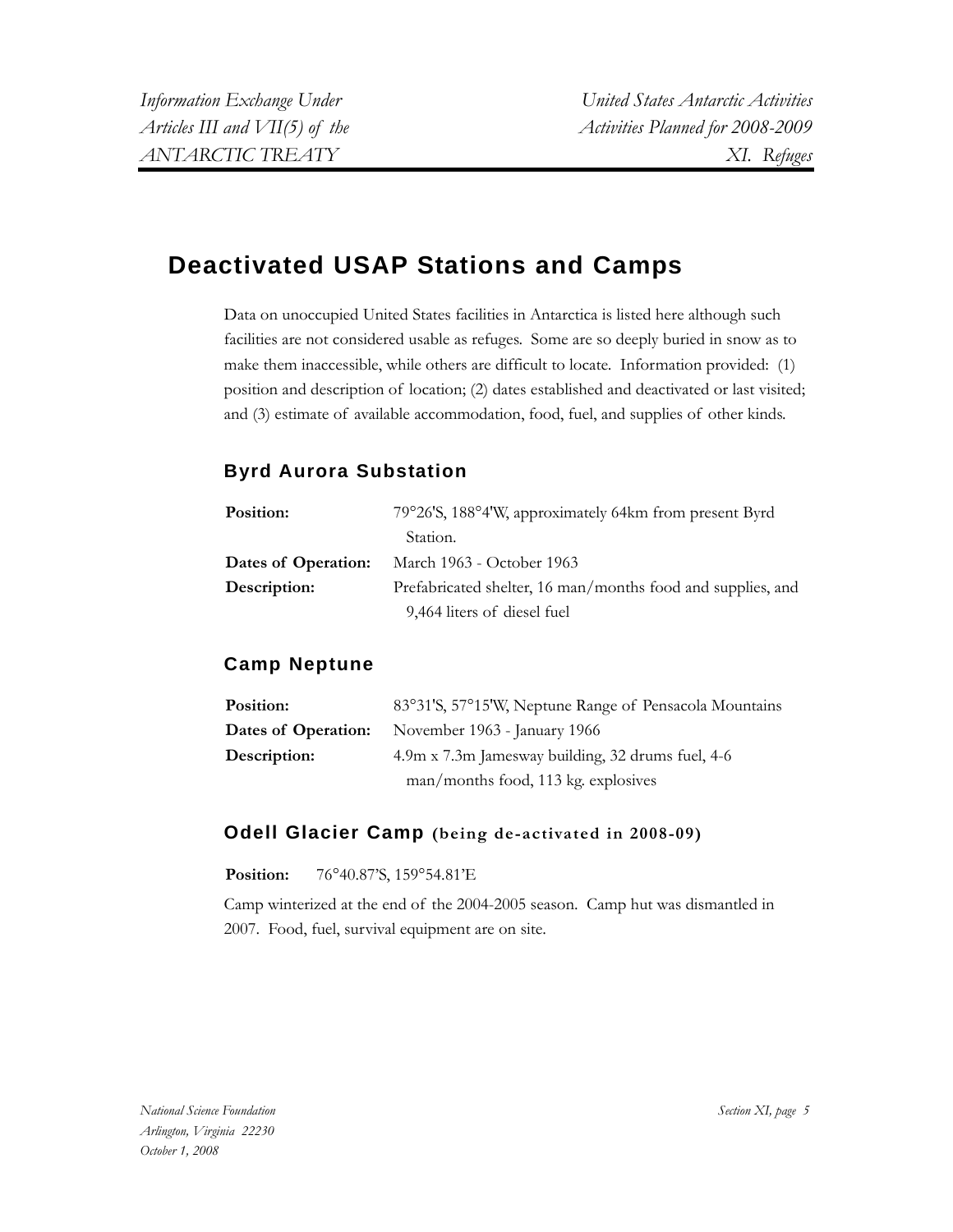#### **Patuxent Camp**

| Position:           | 84°54'S, 63°W, Patuxent Range of Pensacola Mountains      |  |
|---------------------|-----------------------------------------------------------|--|
| Dates of Operation: | November 1962 - December 1965                             |  |
| Description:        | 4.8m x 4.8m Jamesway building, 4 drums fuel, 458 man/days |  |
|                     | food plus cooking utensils                                |  |

#### **Prebble Glacier Camp**

| Position:           | 84°15'S, 164°10'E, at mouth of Prebble Glacier, Queen Alexandra |  |
|---------------------|-----------------------------------------------------------------|--|
|                     | Range                                                           |  |
| Dates of Operation: | November 1966 - February 1967                                   |  |
| Description:        | 4.8m x 4.8m Jamesway building, 4 drums fuel, 1 man/month        |  |
|                     | food supplies                                                   |  |

#### **Camp Gould**

| Position:           | 78°57'S, 85°45'W, East Heritage Range                   |  |
|---------------------|---------------------------------------------------------|--|
| Dates of Operation: | November 1962 - February 1967                           |  |
| Description:        | 4.8m x 4.8m Jamesway building, 48 drums fuel, 8-10 man/ |  |
|                     | months food                                             |  |

#### **Amundsen Glacier Camp**

| Position:           | 86°18'S, 160°55'W, adjacent to Amundsen Glacier on the    |  |
|---------------------|-----------------------------------------------------------|--|
|                     | Faulkner Escarpment                                       |  |
| Dates of Operation: | November 1963 - January 1964                              |  |
| Description:        | 4.8m x 4.8m Jamesway building, 4 fuel drums, 400 man/days |  |
|                     | food, cooking utensils                                    |  |

#### **Byrd Coast Camp**

| Position:    | 76°55′S, 144°W, in Edsel Ford Range at Mount Farley       |
|--------------|-----------------------------------------------------------|
|              | <b>Dates of Operation:</b> October 1966 - January 1967    |
| Description: | 4.8m x 4.8m Jamesway building, 2 man/months food and fuel |

*Section XI, page 6*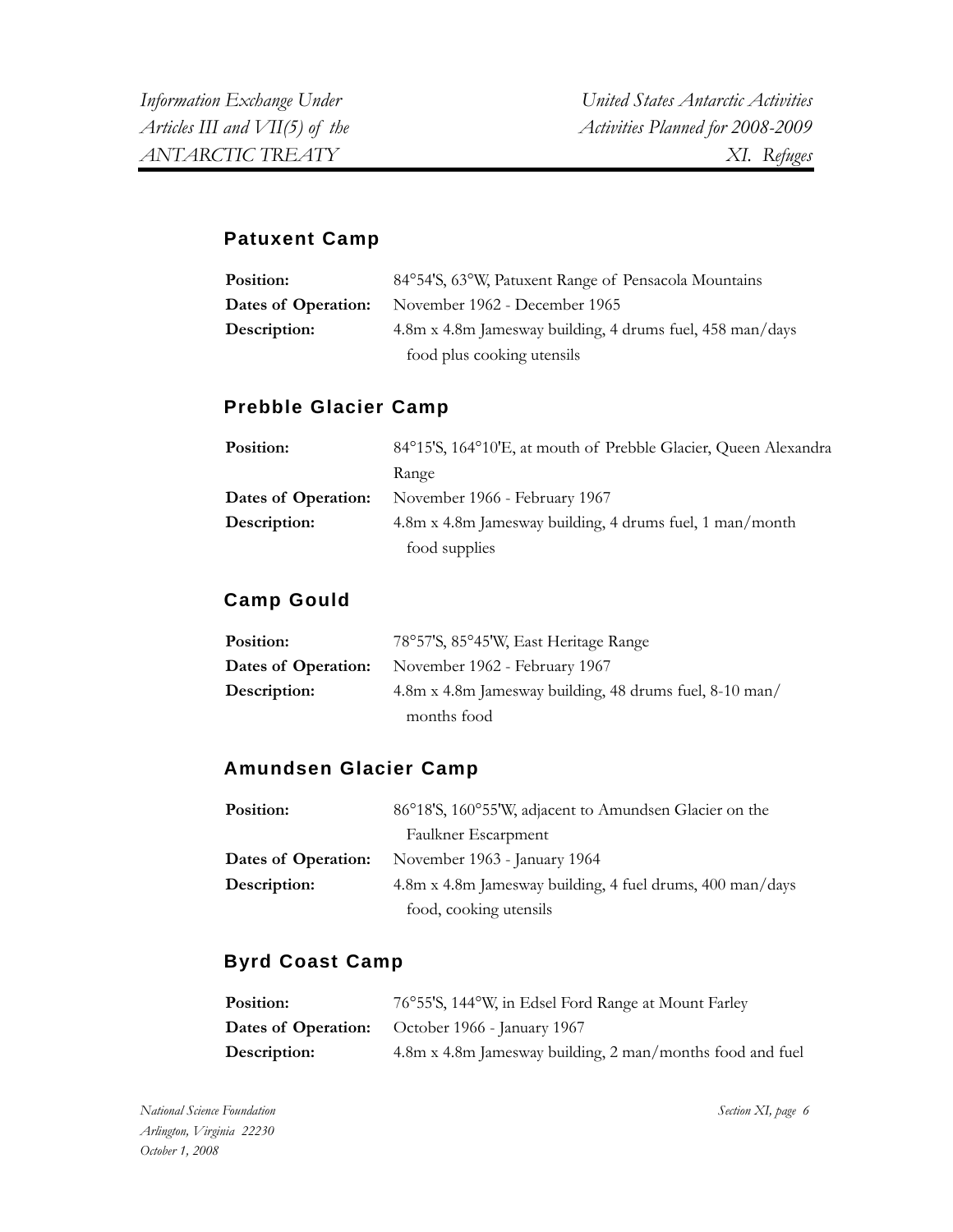#### **Camp Ohio**

| Position:           | 84°52'S, 114°20'W, Ohio Range, Horlick Mountains     |  |
|---------------------|------------------------------------------------------|--|
| Dates of Operation: | November 1961 - January 1967                         |  |
| Description:        | 4.8m x 4.8m Jamesway building, 7 drums fuel, cooking |  |
|                     | utensils, 2 man/weeks food supplies                  |  |

#### **Camp Minnesota**

| Position:    | 73°30'S, 94°30'W, in northwestern side of Jones Mountain |  |
|--------------|----------------------------------------------------------|--|
|              | <b>Dates of Operation:</b> November 1961 - January 1965  |  |
| Description: | 4.8m x 4.8m Jamesway building, unknown quantity of food  |  |
|              | and fuel                                                 |  |

#### **Little Rockford**

| Position:           | 79°30'S, 147°19'W, (relocated in 1959 from 79°35'S,      |  |
|---------------------|----------------------------------------------------------|--|
|                     | $156^{\circ}46'$ W)                                      |  |
| Dates of Operation: | December 1958 - February 1965                            |  |
| Description:        | 3 Wannigans, 1 improvised shelter, food and fuel unknown |  |

#### **Plateau Station**

| Position:                                                                                                                                                               | 79°15'S, 40°30'E                                           |  |                                                            |
|-------------------------------------------------------------------------------------------------------------------------------------------------------------------------|------------------------------------------------------------|--|------------------------------------------------------------|
| Dates of Operation:                                                                                                                                                     | December 1965 - January 1969                               |  |                                                            |
| Description:                                                                                                                                                            | Main building 21m x 7.6m van; emergency station separated  |  |                                                            |
|                                                                                                                                                                         | from main building consists of 9m x 2.4m van attached to a |  |                                                            |
| 4.8m x 8m Jamesway; 3-4.8m x 8.5m' and 1-4.8m x 4.8m<br>Jamesway huts with limited supply of DFA and mogas<br>available; however, access may be difficult owing to snow |                                                            |  |                                                            |
|                                                                                                                                                                         |                                                            |  | cover; 100 man/months of food plus cooking utensils. Only  |
|                                                                                                                                                                         |                                                            |  | antenna observed during overflight of site in January 2003 |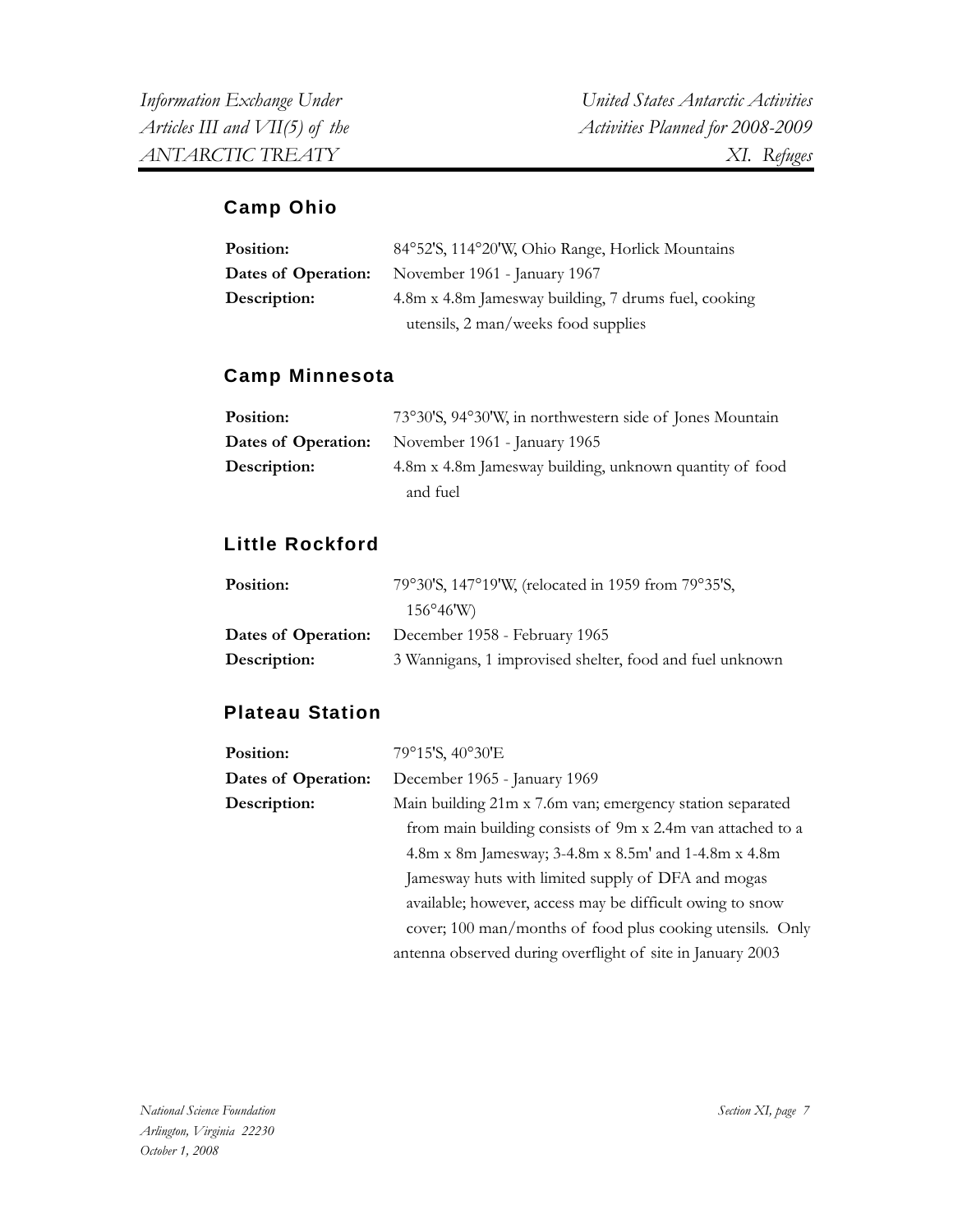#### **Camp Ohio II**

| <b>Position:</b>    | 86°S, 127°W, near crashed R4D aircraft                |  |
|---------------------|-------------------------------------------------------|--|
| Dates of Operation: | November 1962 - January 1965                          |  |
| Description:        | 4.8m x 7.3m Jamesway, 4 drums fuel, 2 man/months food |  |
|                     | plus cooking utensils                                 |  |

#### **Roosevelt Island Hut**

| Position:           | 80°11'S, 161°39'W           |
|---------------------|-----------------------------|
| Dates of Operation: | 1969                        |
| Description:        | Provisions for 25. No radio |

#### **Hallett Station**

| Position:    | 72°19'S, 170°13'E                                       |
|--------------|---------------------------------------------------------|
|              | <b>Dates of Operation:</b> January 1957 - February 1973 |
| Description: | 4 buildings                                             |

#### **Brockton Station**

| Position:    | 80°01'S, 178°02'W                                       |  |
|--------------|---------------------------------------------------------|--|
|              | <b>Dates of Operation:</b> October 1965 - February 1972 |  |
| Description: | 4 buildings, 14 drums fuel, and 4,164 liters bulk fuel  |  |

#### **Marie Byrd Land Camp**

| Position:    | 75°45'S, 135°W                                     |
|--------------|----------------------------------------------------|
|              | <b>Dates of Operation:</b> October - December 1977 |
| Description: | 5 Jamesway huts, bulk DFA, food                    |

#### **Ellsworth Mountains Camp**

| <b>Position:</b> | 79°07'S, 85°39'W                                        |
|------------------|---------------------------------------------------------|
|                  | <b>Dates of Operation:</b> November 1979 - January 1980 |
| Description:     | 1 Jamesway hut                                          |